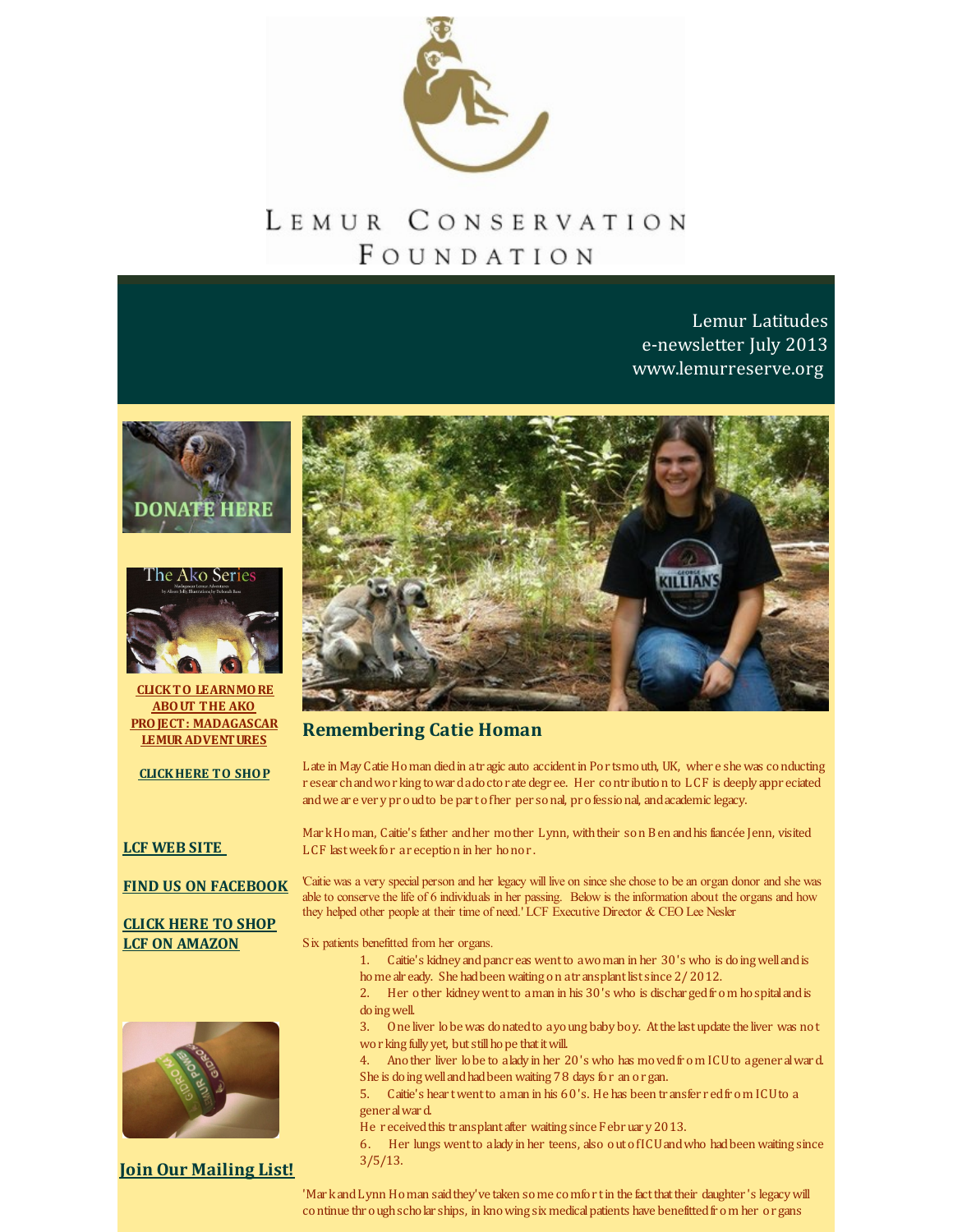and in the over whelming support shown by friends, family and colleagues in Canton, the UK and elsewher e. '

**CLICKHERE TO READ MORE about Caitie's career, [incrediblespirit,](http://r20.rs6.net/tn.jsp?f=001KxbASQH3aZG8HlPTGeViL1KB_96GiGnnIVdGqjtahDJt1Rc9FvYRtM9MWCTF3blRPRG5MCPCA8ZKiLbVBwa4oo_jZ55fLB6uDfF4BEeJMYy7R0W0RLRN2cgA582Lvra1OseRNwUuB-4gjeseuDQ8TFcgij1lGibafAMkrjc12OgYIzVnS7RSLbWRqsPWMtPEm-P00SPobsMdgIkBmXldP_I17HuEy4onLSkOUTmzEcq0MM-pEoEgki4Yk2560PQ_n4Jh6st-N6I0LBUCdi-DJFENd_zCzAwE7FTGwnyZvxs=&c=&ch=) andlegacy.**



### **CLICK HERE to Peek [Inside!](http://r20.rs6.net/tn.jsp?f=001KxbASQH3aZG8HlPTGeViL1KB_96GiGnnIVdGqjtahDJt1Rc9FvYRtM9MWCTF3blRe4R9Gld3MhxePqtbOrASJozpAtccRIXk4tFVPgZkrWbGYmX7jIHeJHY73cOoixzsTQDmeELJexX9mpspOeUAJPmE8_Diof7N0oObpdcrL08Xz9n3hlJindZPF5QDYcM-_VPhgYPdOAwa5TbTG_TQO6zoqaynSYAhOTunmxb-SdSmpiKeTSypf7JZOijwZrul&c=&ch=)**

## **'Furry And Fuzzy The Red Ruffed Lemur Twins' is one of the six books in 'The Ako Series, Madagascar Lemur Adventures'**

We want to share a "Peek Inside" of Furry and Fuzzy, The Red Ruffed Lemur Twins this week in honor of Caitie. Caitie's love for red ruffed lemur is well known at LCF. She contributed dozens of images to our photo library, documenting these amazing animals at the LCF reserve for us to enjoy and study.

The Ako Series books are written by Dr. Alison Jolly and illustrated by Deborah Ross. The stories are written especially for children 4 to 10 years old, but everyone who loves lemurs will enjoy these books! They are dramatic, exciting, and beautifully illustrated. Each story in the six book set is about a species of lemur and their habitat in Madagascar.

#### **CLICK HERE for more [information](http://r20.rs6.net/tn.jsp?f=001KxbASQH3aZG8HlPTGeViL1KB_96GiGnnIVdGqjtahDJt1Rc9FvYRtF0a8-brX-mwhQjp5W8OgsJfr1PdWu7i03ai5soiUQ7Uu5yavuM0GeXIBJsKoBZp-Jg3DbZRliCJCtvHrIu0MRduzaRInEFQCKbqKPv_NCdKXiSeUBaKzOyDMqJelphOqbR8wHzOw6toJCDtKhVYp5kWIhdHrF_kv5ewXdhJpJ-m38BeRo8ManUuhCrtIu9aehkf4_zFyOOIoWOfe6a6fhjvIISmo0gtMYEWPv3K2xcG&c=&ch=) about the Ako books!**

## **Do Lemurs Have Personalities?**

An interesting article in National Geographic shows current research suggests they have consistent personality traits and that the traits can be inherited:

'Lemurs have identifiable personality traits that are consistent from situation to situation, and those tendencies may have evolutionary [implications,](http://r20.rs6.net/tn.jsp?f=001KxbASQH3aZG8HlPTGeViL1KB_96GiGnnIVdGqjtahDJt1Rc9FvYRtM9MWCTF3blRI9OBCUwxfjizn8gwyw54GDYBCJFxw4eeIph6F356e4Qu4eLm98Yr8nKcDZK0IxnifYarl1A8liEqixro_NtF1PGYkGxdfmr2JFnKspWNWXBf2tY8BTdpZdNdwOPqK46iX6izD-acBAgtiMAtWSw5Ek6h1dGKbUoiNnxnNPENx-h78yfDqLFk11A2pEB2un7O&c=&ch=) according to a new study conducted at the Duke Lemur Center.

Ecologist Jennifer [Verdolin](http://newswatch.nationalgeographic.com/2013/06/25/do-lemurs-have-personalities/) tested captive gray [mouse](http://r20.rs6.net/tn.jsp?f=001KxbASQH3aZG8HlPTGeViL1KB_96GiGnnIVdGqjtahDJt1Rc9FvYRtM9MWCTF3blRnKag2dj29XGglF2kokLObORLHu4JsdInkCZRidf_SIRW5byp3ywyrEsYWd-h4AU5D2ihcA8dfmTLKSP7VpTATUcn324fgfjoEIicOpH5x0JBWep24eeC1iaYDOYqFqYzgk9CYX085iY=&c=&ch=) lemurs, small, large-eyed primates native to Madagascar's forests, to see how they reacted to unfamiliar objects and foods.

She placed items such as a tiny chair, a wooden ladybug, and a stuffed toy frog, as well as new foods such as mango and papaya, into the animals' enclosures. After classifying individual lemurs' reactions, she monitored how agitated they became during routine handling for cage cleaning and health measurements.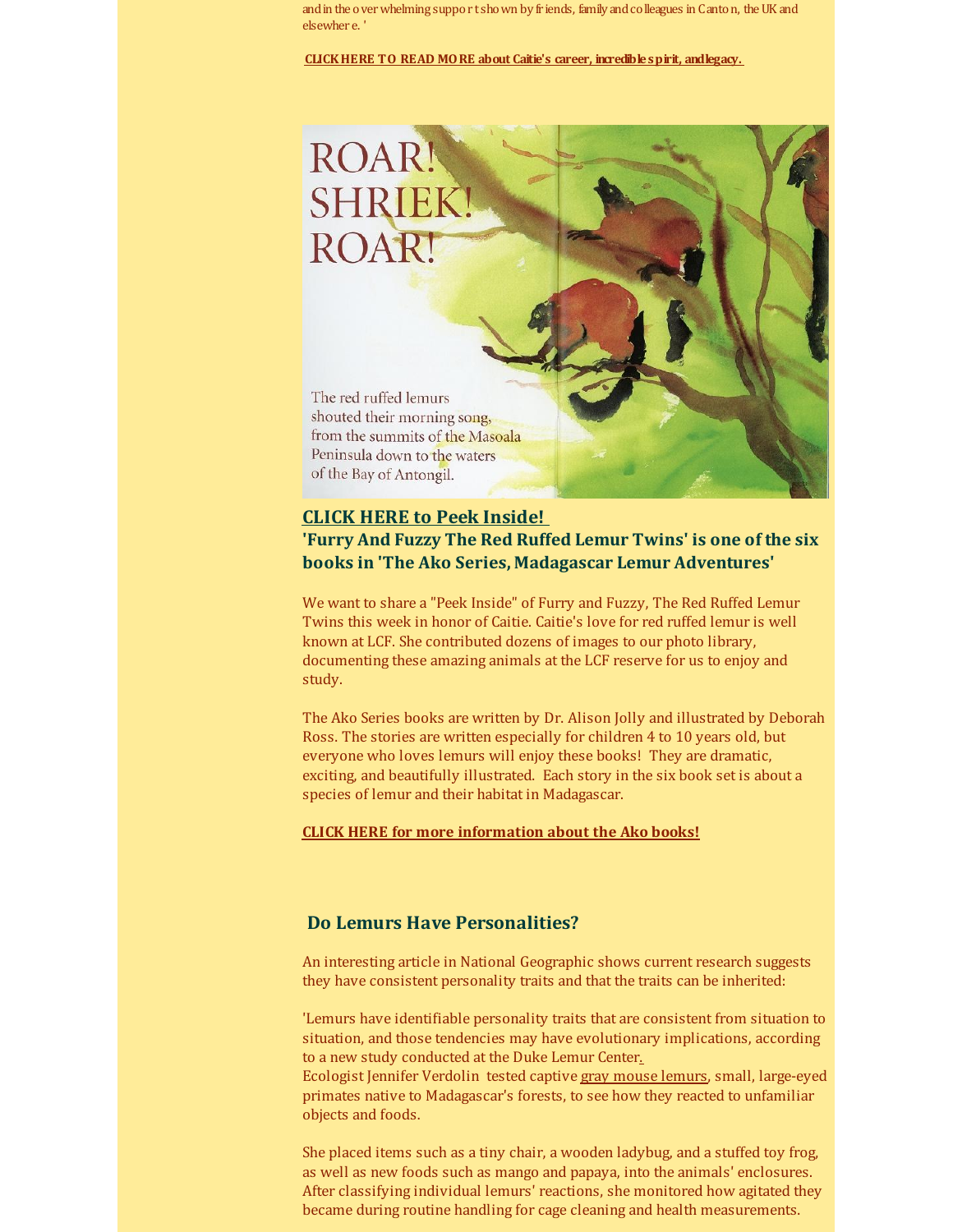

Bolder lemurs-those who spent more time interacting with the new objectswere less likely to urinate, defecate, bite, or otherwise protest when handled, compared with their counterparts who had avoided the unfamiliar objects. (The study didn't find a measurable difference in their reactions to the new foods, perhaps a sign that the lemurs did not perceive them as unusual.)

Verdolin explained that these protest reactions likely reflect fear, and that the bolder lemurs responded with more confidence in the stressful situations. Bold lemurs may be more likely than shy ones to adapt to uncertain or changing environmental conditions, and boldness and shyness may run in families.

"There's actually evidence of heritability in these traits," Verdolin explained, which would have implications for the evolution of the species." **READ [MORE](http://r20.rs6.net/tn.jsp?f=001KxbASQH3aZG8HlPTGeViL1KB_96GiGnnIVdGqjtahDJt1Rc9FvYRtM9MWCTF3blRI9OBCUwxfjizn8gwyw54GDYBCJFxw4eeIph6F356e4Qu4eLm98Yr8nKcDZK0IxnifYarl1A8liEqixro_NtF1PGYkGxdfmr2JFnKspWNWXBf2tY8BTdpZdNdwOPqK46iX6izD-acBAgtiMAtWSw5Ek6h1dGKbUoiNnxnNPENx-h78yfDqLFk11A2pEB2un7O&c=&ch=)**

> **Keep Spiders Out of Your Home with** Peppermint

**GOT SPIDERS? Here's a nontoxic way to keep them out of your house!**

Many people are not big fans of spiders. As it turns out spiders aren't big fans of peppermint! Armed with this knowledge and a spray bottle means no more expensive